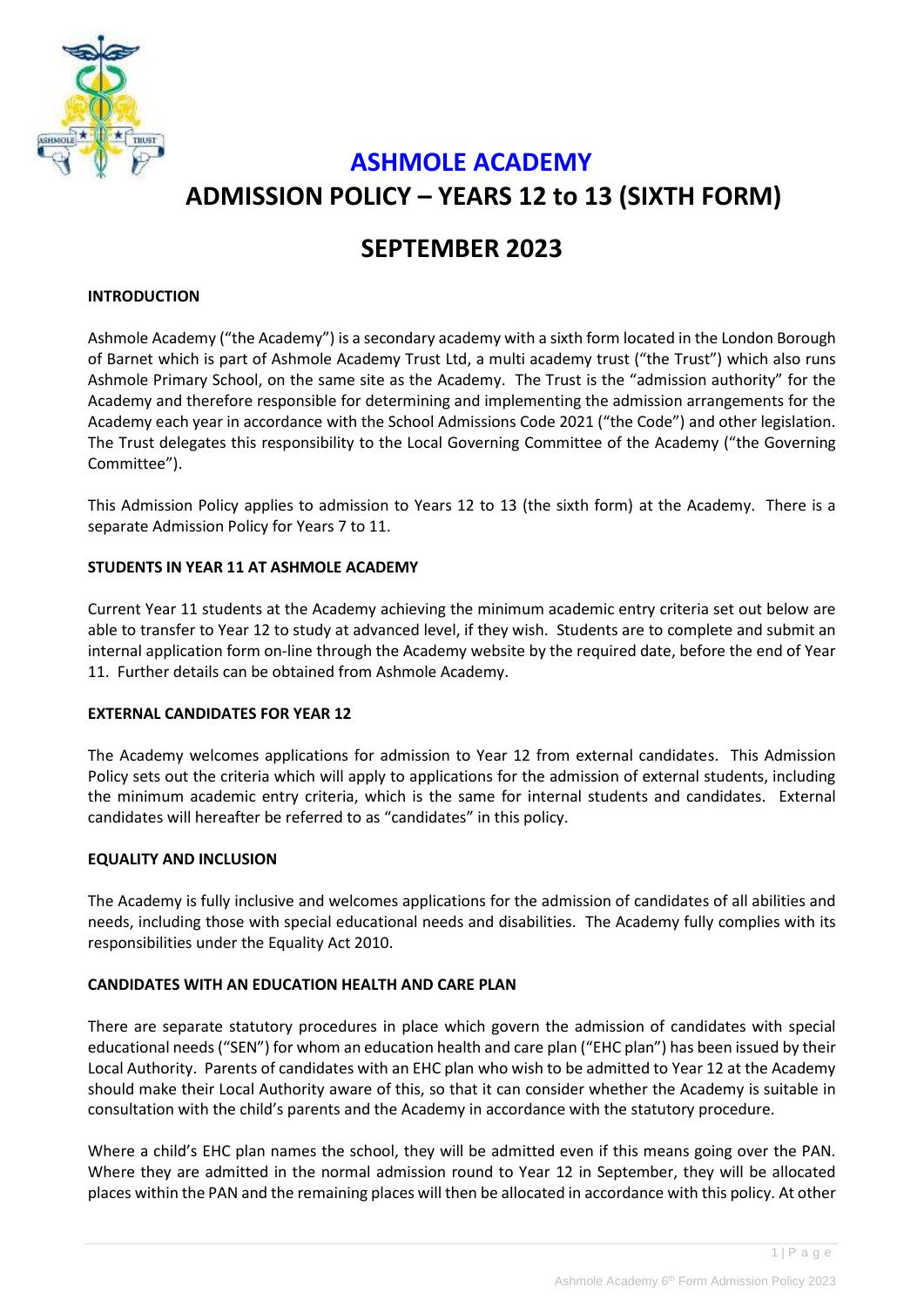times, they will be admitted over PAN where there are no places available.

#### **APPLICATIONS FOR ADMISSION OUTSIDE NORMAL AGE GROUP**

Candidates achieving the minimum academic entry criteria set out below are normally admitted to Year 12 in the September following their sixteenth birthday, having completed Year 11 at their previous school. Candidates who are older or younger than this, for whom funding is still available for the duration of their course, must obtain the Governing Committee's agreement before they can be admitted. Where this is the case, the reasons why the application for admission is being made at an earlier or later age than the normal age for entry into Year 12 must be clearly stated on a separate sheet and attached to the completed Sixth Form Application for Admission. The Governing Committee will make its decision on the basis of the circumstances of each case and in the best interests of the candidate concerned, with consideration of the statutory factors set out in the Code.

# **SIXTH FORM COURSES**

Full details of the courses offered by the Academy are contained in the Sixth Form Prospectus, which is available for download on the Academy's website.

# **MINIMUM ACADEMIC ENTRY CRITERIA**

Current Year 11 students and external candidates must have:

- A Level: A minimum of five passes at grade 5 or higher at GCSE, 3 of which must be a grade 6 or higher. Within these passes there must be a grade 5 or higher in English Language & Maths.
- For internal Year 11 students only, the Academy offers a BTEC Extended Diploma. The entry criteria for BTEC is: 5 or more GCSE grades 9–4, including English Language & Maths and a 4 in Business if studied.

In addition, most subjects have an extra compulsory admission requirement as set out in the table below.

The following table sets out the subject specific minimum academic entry criteria for each course.

| <b>Subject</b>                | <b>Combined GCSE Criteria</b>                                |
|-------------------------------|--------------------------------------------------------------|
| Art & Design:                 | 6 in Art                                                     |
| Fine Art                      |                                                              |
| <b>Biology</b>                | 7 7 in Combined Science or                                   |
|                               |                                                              |
|                               | 7,6,6 in Triple Science                                      |
| <b>Business</b>               | 6 in Business if studied                                     |
| Chemistry                     | 7 7 in Combined Science or                                   |
|                               | 7,6,6 in Triple Science                                      |
| <b>Computer Science</b>       | 6 in Computer Science if studied and 7 in Mathematics        |
| Drama & Theatre Studies       | 6 in Drama if studied                                        |
| Economics                     | 6 in English Language or Literature                          |
|                               | and 6 in Mathematics                                         |
| English Literature            | 6 in English Language                                        |
|                               | and English Literature or an average of 6 from both subjects |
|                               |                                                              |
| <b>Fashion &amp; Textiles</b> | 5 in either Textiles or Product Design                       |
| French                        | 6 in French                                                  |
| <b>Further Mathematics</b>    | 8 or above in Mathematics                                    |
| (must be studied with A level |                                                              |
| Mathematics)                  |                                                              |
| Geography                     | 6 in Geography                                               |
| <b>History</b>                | 6 in History                                                 |
| <b>Mathematics</b>            | 7 in Mathematics                                             |
| <b>Media Studies</b>          | 6 in Media if studied                                        |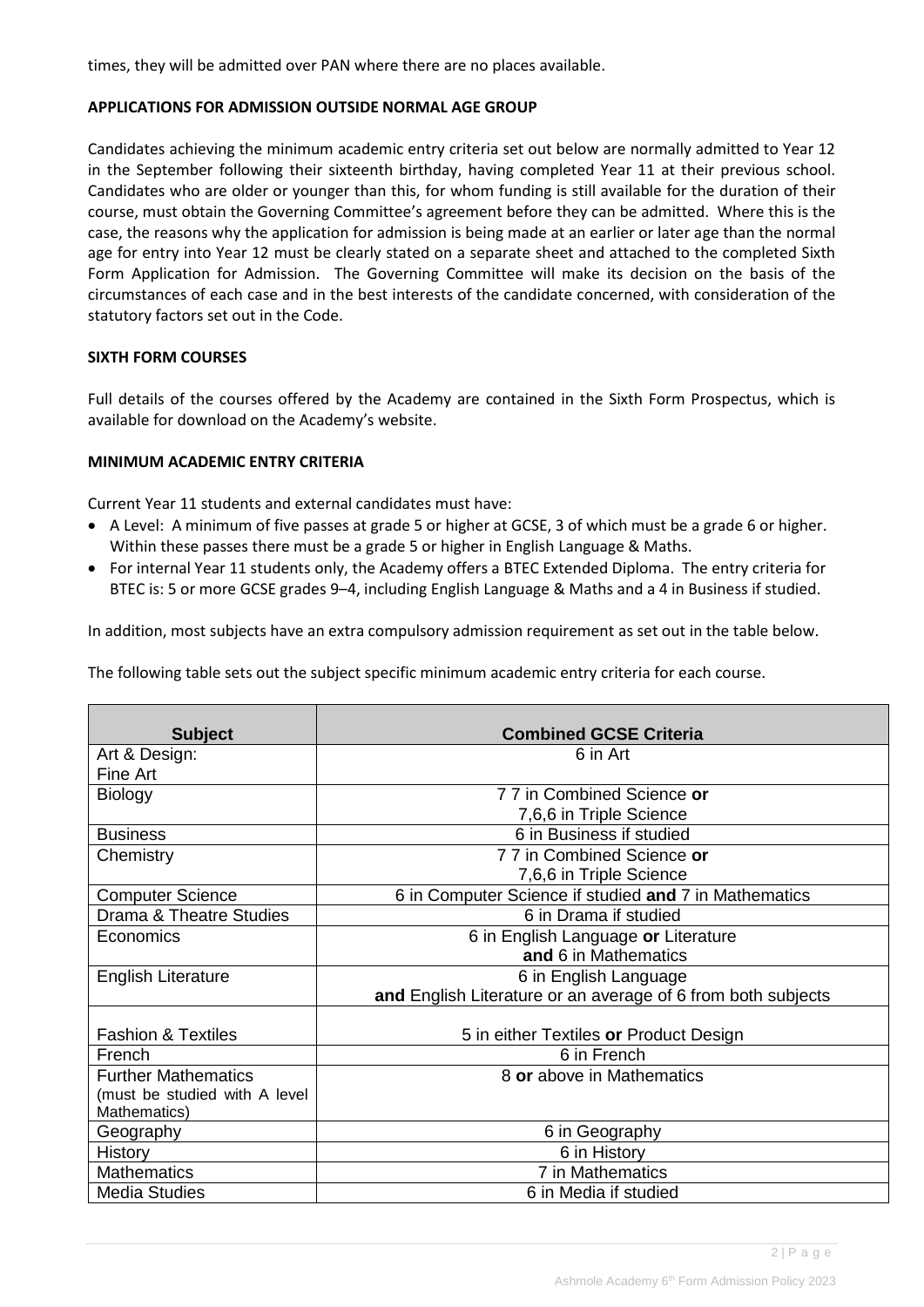| Music $\sim$                    | 6 in Music and at least grade 5 in theory                           |
|---------------------------------|---------------------------------------------------------------------|
| <b>Physical Education</b>       | 5 in PE if studied                                                  |
|                                 | or 6 in a Science subject                                           |
| Physics                         | 6 in Mathematics and                                                |
|                                 | 77 in Combined Science or                                           |
|                                 | 6 in Maths & 7,6,6 in Triple Science                                |
| <b>Politics</b>                 | 6 in English Language and a Humanities subject                      |
| <b>Product Design</b>           | 5 in either Product Design, Graphics or Textiles                    |
| Psychology                      | 6 in a Science subject and 6 in English Language and Mathematics    |
| Religion, Philosophy &          | 6 in Religious Studies (full course) if studied                     |
| <b>Ethics</b>                   | or 6 in History or Geography or English Language or Literature      |
| Sociology                       | 6 in Sociology if studied                                           |
| Spanish                         | 6 in Spanish                                                        |
| <b>BTEC Extended Diploma in</b> | 5 or more GCSE grades 9-4, including English Language & Mathematics |
| Business (internal students     | and a 4 in Business if studied                                      |
| only)                           |                                                                     |

^^ Music may run if sufficient numbers choose the subject. Some years there are insufficient student numbers

Courses and options are subject to alteration and cancellation

Subjects chosen for A level must be studied at GCSE unless otherwise indicated.

Provisional offers are made based on predicted grades.

Current Year 11 students and external candidates should note that BTEC 1st Certificates or Diplomas, including those with merit or distinction, will not be taken into consideration when determining whether the minimum academic entry requirements will be met.

For the avoidance of doubt, once the minimum academic entry requirements set out above have been met, all current Year 11 students and external candidates will be considered for a place on equal terms.

Current Year 11 students and external candidates should note that the Academy will not relax the minimum academic entry criteria in any circumstances. The minimum academic entry criteria have been set at the stated level to ensure that only those capable of succeeding at advanced level will transfer or be admitted to Year 12. Where a current Year 11 student or external candidate has special educational needs or a disability which they believed affected the GCSE grades achieved, they must apply to the examination board for their GCSE grade to be adjusted to take this into account, under the examination board's standard procedures in these cases. The Academy will therefore treat the actual GCSE grades achieved as having already been adjusted to take this into account.

# **PUBLISHED ADMISSION NUMBER ("PAN")**

The published admission number ("PAN") for external candidates in Year 12 is 30.

This means that the Academy will admit 30 external candidates if sufficient applications are received from candidates who achieve the minimum academic entry criteria, however where the number of current Year 11 students transferring to Year 12 is lower than usual, it will be possible for the Academy to admit a higher number of external candidates over the PAN.

# **OVERSUBSCRIPTION CRITERIA**

Where more applications are received from external candidates than there are places available, the available places will be allocated in the following order of priority:

# 1. Looked After and Previously Looked After Candidates

Looked after and previously looked after candidates will be allocated places under this category by reference to the proximity of the candidate's home address (as defined by this policy) to the Academy,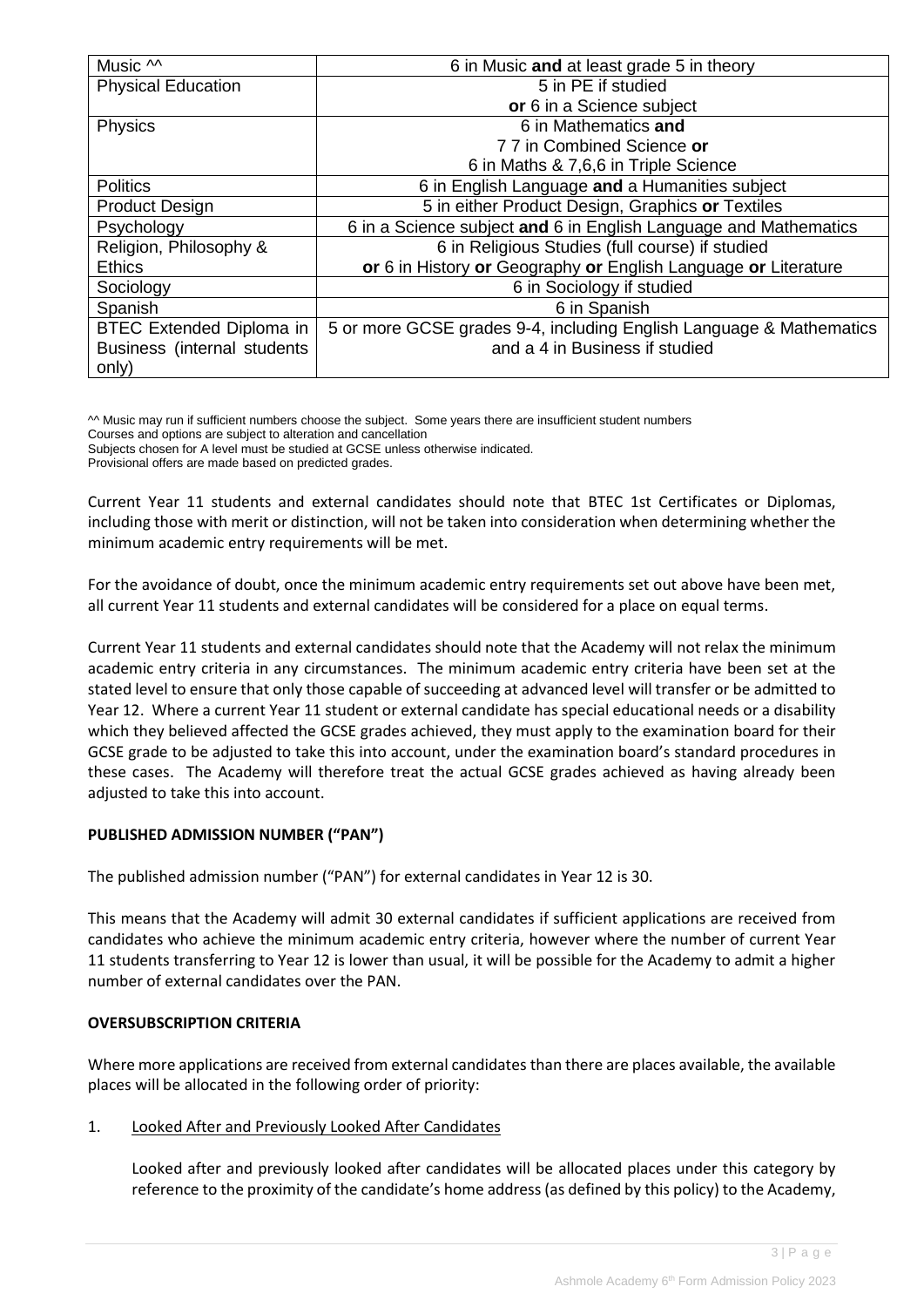with those living nearer receiving higher priority.

A "looked after candidate" is a candidate who is in the care of the local authority, or is being provided with accommodation by a local authority in the exercise of its social services functions at the time of application. A "previously looked after candidate" is a candidate who was in public care, but ceased to be so because they were adopted or became subject to a child arrangements order or special guardianship order immediately after being in public care as well as those children who appear (to the Governing Committee) to have been in state care outside of England and ceased to be in state care as a result of being adopted. A child is regarded as having been in state care outside of England if they were in the care of or were accommodated by a public authority, a religious organisation, or any other provider of care whose sole or main purpose is to benefit society.

To be included in this category, the application must be supported by the relevant Local Authority's Children's Services Department. In the case of a previously looked after candidate;

- a copy of the adoption, child arrangements order or special guardianship order must also accompany the application for admission where a child falls under this criteria because they are subject to such an order; or
- for a child who appears to the Governing Committee to have been in state care outside of England and ceased to be in state care as a result of being adopted, parents should provide evidence to support their application under this criteria.

Failure to do so will result in the child being placed into the next category that applies.

# 2. All Other Candidates

Candidates who do not fall into any of the categories above will be allocated places under this category by reference to the proximity of the candidate's home address (as defined by this policy) to the Academy, with those living nearer receiving higher priority.

#### **SUBJECT OVERSUBSCRIPTION CRITERIA**

Where more A-level subject place requests are received by external candidates for subject places available, places will be allocated by reference to the proximity of the candidate's home address (as defined by this policy) to the Academy with those living nearer receiving higher priority.

#### **CANDIDATE'S HOME ADDRESS**

The candidate's home address will be the address at which the candidate normally lives . Where a child lives with parents with shared parental responsibility, each for part of a week, the address where the child lives is determined using a joint declaration from the parents stating the pattern of residence. If a child's residence is split equally between both parents, then parents will be asked to determine which residential address should be used for the purpose of admission to school. If no joint declaration is received and the residence is split equally by the closing date for applications, the home address will be determined to be the address at which the child is registered with the doctor, however, all evidence will be taken into account and each application will be assessed on a case by case basis. No other address (including a business address) will be accepted.

Where there is an issue over whether the home address stated in the application for admission is the candidate's main home address as defined by this policy, parents or candidates may be required to provide documentary evidence to resolve the issue. This may include providing details of the times that the candidate has spent at the stated home address in the three month period immediately preceding the application deadline.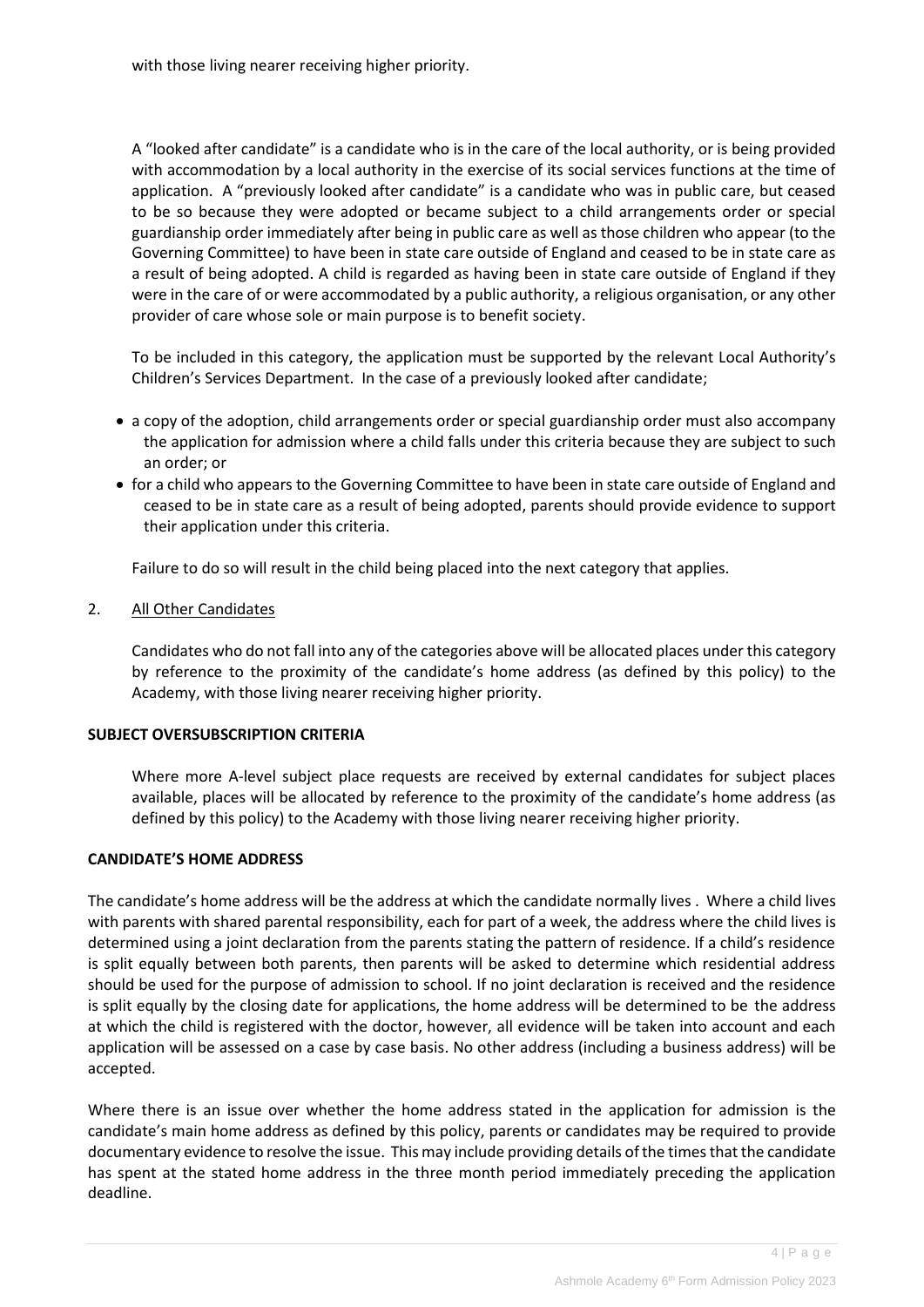Governors reserve the right to withdraw an offer if the offer has been offered in error, a parent has not responded within a reasonable period of time to the offer, or it is established that the offer was obtained through fraudulent or intentionally misleading information. Where the parent has not responded to the offer, the Governing Committee will give the parent a further opportunity to respond and explain that the offer may be withdrawn if they do not. Where an offer is withdrawn on the basis of misleading information, the application will be considered afresh by the Governing Committee, and a right of appeal offered if an offer is refused. Governors also reserve the right to withdraw a place once the child has started at the Academy and at any time during the child's first term at the Academy, where it is established that the place had been fraudulently obtained. To determine whether an offer or a place has been obtained through fraudulent or intentionally misleading information, the Governing Committee frequently requests additional evidence, which it will check and monitor.

# **DISTANCE MEASURING**

The distance between the candidate's home address (as defined by this policy) and the Academy will be measured in a straight line between the address point for the child's home, supplied by Ordnance Survey, to the school's main gate using the Council's computerised geographical information system.

In the case of buildings containing a number of different dwellings (i.e. an apartment block), the distance will be measured from the same point in the building regardless of where within the building the candidate's home address is actually located, with the tie breaker being applied as necessary.

# **TIE BREAKER**

Where two applications cannot otherwise be separated because the distance from the candidate's home address (as defined by this policy) to the Academy is equal, the order in which places will be allocated will be determined by random lottery in the presence of a person who is independent of the Academy and the Local Authority.

# **CANDIDATES WITH PARENTS WHO ARE UK SERVICE PERSONNEL OR CROWN SERVANTS**

The Academy will accept applications and allocate a place for the admission of the candidates who are the children of UK Armed Forces Personnel with a confirmed posting in the area of the Academy, or the children of Crown Servants returning from overseas to live in the area of the Academy, in advance of them arriving. This effectively means that these candidates do not have to be living at the stated home address at the application deadline, as all other candidates do.

The application for admission must be supported by an official letter declaring the relocation date. The Academy will use the address at which the child will live when applying our oversubscription criteria, as long as parents provide some evidence of their intended address. We will use a Unit or quartering address as the child's home address when considering the application against the oversubscription criteria, where a parent requests this.

# **APPLICATION PROCEDURE**

Applications for admission to Year 12 must be made by completing and submitting a Sixth Form Application for Admission. The candidate or their parent/carer must complete an application form via the school website **Ashmole Sixth Form/Join Us**. Where GCSE results are not yet known, the candidate or their parent/carer must arrange for a predicted grade reference from the applicant's current school, which should be submitted to the Academy by the referee for the application to be complete. No information, other than predicted GCSE grades, will be sought from the candidate's current or previous school.

The application deadline is on or around 28th January. Applications will be accepted after this date, but will not be considered until after all applications received on or before the application deadline have been